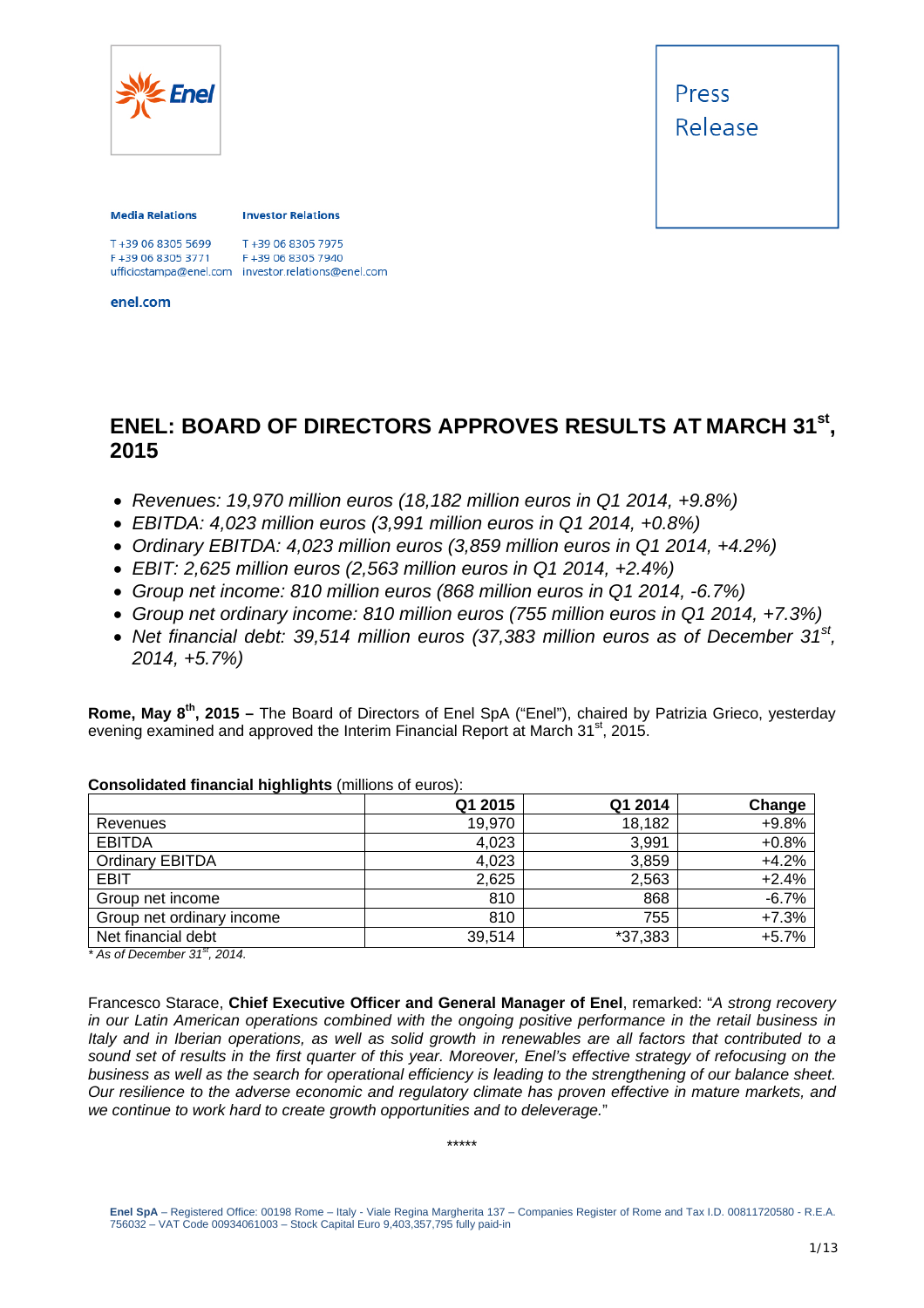

Unless otherwise specified, the balance sheet figures as of March 31<sup>st</sup>, 2015, exclude assets and liabilities held for sale, which regard Slovenské elektrárne, SE Hydropower and other residual assets that on the basis of the status of negotiations for their sale to third parties meet the requirements of IFRS 5 for such classification.

Certain performance figures for the first quarter of 2014, reported in this press release for comparative purposes only, have been restated following the introduction of IFRIC 21 – Levies, with effect as from January 1<sup>st</sup>, 2015. More specifically, the figures reflect the effects of the retrospective recognition of the effects of accounting for a number of indirect taxes on property holdings in Spain in full at the start of the year rather than being amortized over the course of the entire year.

Following the adoption of the new organizational structure of the Enel Group on July  $31^{st}$ , 2014, performance figures are presented by business area (as defined in the new structure) on the basis of the approach used by management to monitor the performance of the Group in the two periods being compared. Taking account of the provisions of IFRS 8 regarding the management approach, the new organization modified the structure of reporting, as well as the representation and analysis of Group performance and financial position, as from the start of 2015. More specifically, performance by business area reported in this press release were determined by designating the Regions and Countries perspective as the primary reporting segment (i.e., Italy, Iberian Peninsula, Latin America and Eastern Europe), with the exception of the Renewable Energy Division, which, in view of its centralized management by the Enel Green Power sub-holding company, has greater autonomy than the other divisions. Similarly, the figures for the first quarter of 2014 have been restated to take account of the new organization. Leaving aside certain movements of minor companies, the main changes were as follows: (i) the previous Sales, Generation and Energy Management, and Infrastructure and Networks Divisions, which operated almost entirely in Italy, are now reported under the Country "Italy"; (ii) the Iberia and Latin America Division, which had already undergone reorganization in 2014, is now divided into the Regions "Iberian Peninsula" and "Latin America". Finally, the previous International Division now corresponds to the "Eastern Europe" Region.

This press release uses a number of "alternative performance indicators" not envisaged in the IFRS-EU accounting standards (EBITDA, ordinary EBITDA, net financial debt, net capital employed and Group net ordinary income). In accordance with recommendation CESR/05-178b published on November  $3<sup>rd</sup>$ , 2005, the criteria used to calculate these indicators are described at the end of the press release.

\*\*\*\*\*

#### **OPERATIONAL HIGHLIGHTS**

#### **Electricity and gas sales**

Electricity sold by the Enel Group in the first three months of 2015 amounted to 66.5 TWh, a decrease of 1.3 TWh (-1.9%) compared with the same period of the previous year, mainly attributable to the decline in sales in Italy and Iberia. Sales of gas to end users totalled 3.3 billion cubic meters, an increase of about 0.3 billion cubic meters on the same period of 2014, essentially due to an increase in sales in the Italian market.

#### **Power generation**

Net electricity generated by the Enel Group in the first three months of 2015 amounted to 71.9 TWh (+5.7% on the 68.0 TWh in the first three months of 2014), of which 17.3 TWh in Italy and 54.6 TWh abroad. The change is attributable to higher volumes generated abroad (+4.5 TWh), which more than offset the decrease in volumes produced in Italy (-0.6 TWh).

Demand for electricity in Italy in the first three months of 2015 amounted to 78.1 TWh, a decline of 0.1% on the same period of 2014, while net electricity imports rose by 0.1 TWh (+0.8%).

The increase in net electricity generated abroad by the Enel Group in the first three months of 2015 was 9.0% compared with the first quarter of 2014, and is essentially attributable to an increase in generation by plants in Iberia (+2.6 TWh, of which +2.8 TWh by Endesa's operations and -0.2 TWh by EGP) and in Latin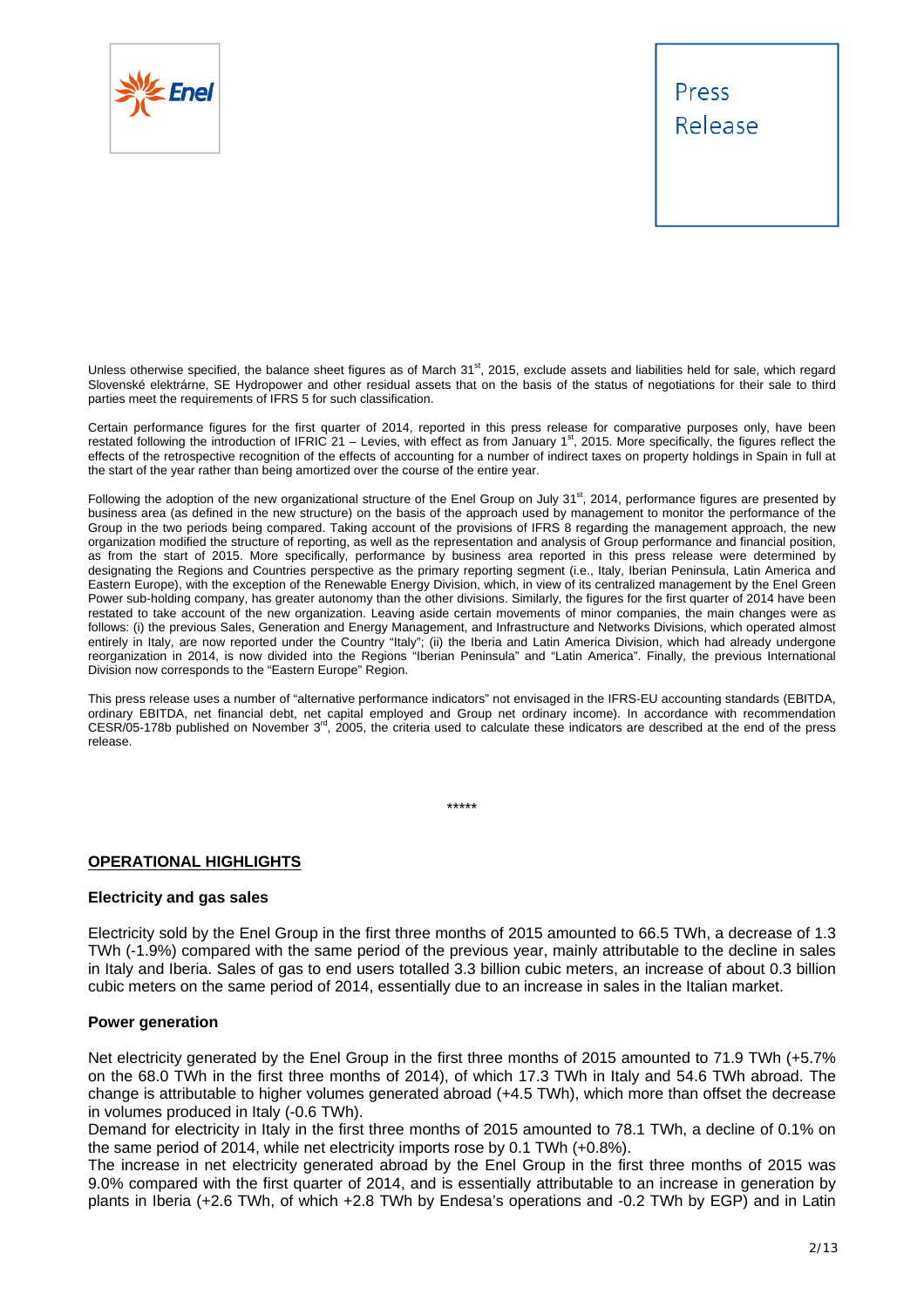

America (+1.5 TWh, of which +0.9 TWh by Enersis' operations and +0.6 TWh by EGP), also connected with an increase in demand in the Spanish peninsular system (+2.3%) and in the Latin American countries. Of the total generation by Enel power plants in Italy and abroad, 53.1% came from conventional thermal generation, 31.8% from renewables (hydroelectric, wind, geothermal, biomass and solar) and 15.1% from nuclear power.

#### **Distribution of electricity**

Electricity distributed by the Enel Group network in the first quarter of 2015 totalled 100.9 TWh, of which 56.2 TWh in Italy and 44.7 TWh abroad.

The volume of electricity distributed in Italy fell by 0.2 TWh (-0.4%) compared with the first three months of 2014, essentially in line with developments in demand on the Italian grid.

Electricity distributed abroad totalled 44.7 TWh, an increase of 1.4 TWh (+3.2%) on the first three months of the previous year, mainly due to the increase in volumes handled in the Iberian Peninsula (+0.7 TWh) and in Latin America (+0.5 TWh).

\*\*\*\*\*

#### **FINANCIAL HIGHLIGHTS**

#### **Consolidated results for the first three months of 2015**

**Revenues** in the first quarter of 2015 amounted to 19,970 million euros, an increase of 1,788 million euros (+9.8%) on the same period of 2014. The rise is largely attributable to an increase in sales of fuels and environmental certificates in Italy as a result of greater volumes handled. This development was accompanied by a rise in revenues in Latin America, mainly owing to rising prices and volumes, as well as the effects of a number of regulatory changes in Argentina and the consolidation of Inversiones Gas Atacama (and its subsidiaries) following the acquisition in the second quarter of 2014. It should be noted that revenues in the first quarter of 2014 included non-recurring components associated with disposals or loss of control of equity investments (in particular Artic Russia and SE Hydropower) totalling 132 million euros. In the first quarter of 2015, proceeds generated by non-recurring components were not especially material. After inter-segment eliminations and adjustments, revenues were generated by Italy in the amount of 10,357 million euros (+13.6%), the Iberian Peninsula in the amount of 5,358 million euros (+3.7%), Latin America in the amount of 2,670 million euros (+28.1%), Eastern Europe in the amount of 1,239 million euros (-9.8%) and the Renewable Energy Division in the amount of 812 million euros (+15.7%).

**EBITDA** in the first quarter of 2015 amounted to 4,023 million euros, up 32 million euros (+0.8%) on the same period of 2014. The increase in EBITDA in Latin America and the Iberian Peninsula was partly offset by the factors noted earlier deriving from the disposals and the reduction in the generation and trading margin in Italy. More specifically the EBITDA of Italy amounted to 1,551 million euros (-8.2%), that of the Iberian Peninsula amounted to 977 million euros (+7.8%), that of Latin America totalled 736 million euros (+33.3%), that of Eastern Europe came to 233 million euros (-17.4%) and that of the Renewable Energy Division amounted to 536 million euros (+11.4%).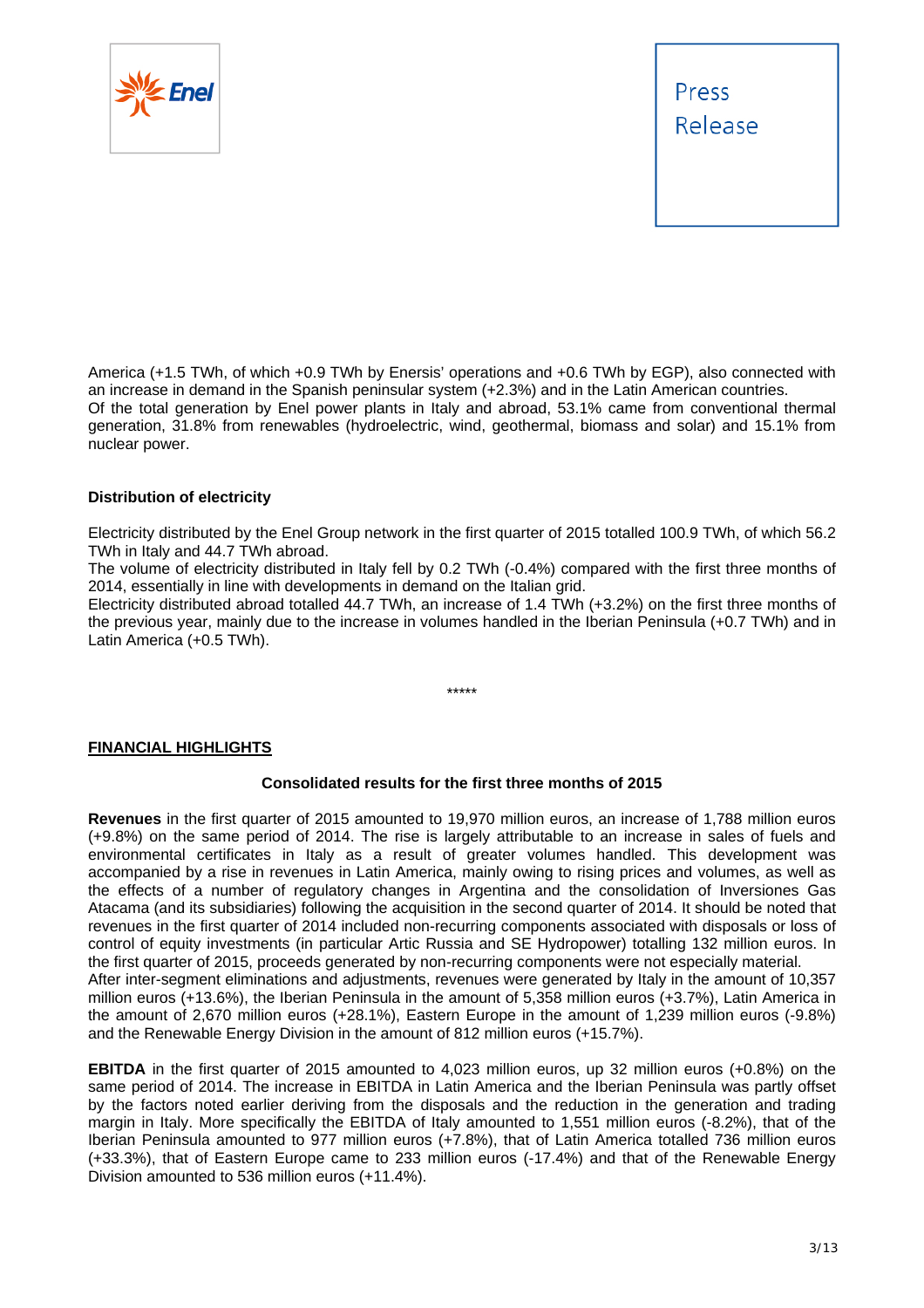

**Ordinary EBITDA** in the first quarter of 2015 amounted to 4,023 million euros, an increase of 164 million euros (+4.2%) on the same period of 2014. The ordinary EBITDA of Italy totalled 1,551 million euros (-5.4%), that of the Iberian Peninsula came to 977 million euros (+7,8%), that of Latin America amounted to 736 million euros (+33.3%), that of Eastern Europe came to 233 million euros (-17.4%) and that of the Renewable Energy Division was 536 million (+11.4%).

**EBIT** in the first quarter of 2015 amounted to 2,625 million euros, up 62 million euros (+2.4%) on the same period of 2014, taking account of a decrease of 30 million euros in depreciation, amortization and impairment losses, also reflecting the impairment losses recognized at the end of 2014 following impairment testing. The EBIT of Italy totalled 1,059 million euros (-8.6%), that of the Iberian Peninsula amounted to 582 million euros (+27.6%), that of Latin America totalled 491 million euros (+47.0%), that of Eastern Europe came to 139 million euros (-28.4%) and that of the Renewable Energy Division was 370 million euros (+6.9%).

**Group net income** in the first quarter of 2015 amounted to 810 million euros, down 58 million euros (-6.7%) on the same period of 2014. The performance reflected the greater impact of non-controlling interests, mainly due to the disposal in the fourth quarter of 2014, of 21.92% of Endesa and thus, indirectly, all operations in the Iberian Peninsula.

**Group net ordinary income** in the first quarter of 2015 amounted to 810 million euros, up 55 million euros (+7.3%) on the same period of 2014.

**Net capital employed** as of March 31<sup>st</sup>, 2015 amounted to 93,012 million euros. It is funded by shareholders' equity attributable to shareholders of the Parent Company and non-controlling interests of 53,498 million euros and net financial debt of 39,514 million euros. Compared with the end of 2014, the latter rose by 2,131 million euros, reflecting investments during the period net of cash flows from operations as well as the negative impact of changes in the exchange rates of a number of currencies (mainly the US dollar) in which part of financial debt is denominated. As of March 31<sup>st</sup>, 2015, the **debt to equity** ratio was 0.74  $(0.73$  as of December 31<sup>st</sup>, 2014).

**Capital expenditure** in the first quarter of 2015 amounted to 1,253 million euros, up 15.7%, with especially large increases in Latin America (+54.6%) and in the Renewable Energy Division (+51.3%).

Group **employees** as of March 31<sup>st</sup>, 2015 numbered 68,892 (68,961 as of December 31<sup>st</sup>, 2014), of whom 51.4% were employed in Group companies headquartered abroad. The change for the quarter (-69) is attributable to the net balance of new hires and terminations (-378), only partly offset by the change in the scope of consolidation (+309) following the acquisition of an additional 66.7% of 3Sun.

\*\*\*\*\*

#### **RECENT KEY EVENTS**

On **March 31st, 2015,** Enel Green Power S.p.A., acting through its subsidiary Enel Green Power North America, Inc. ("EGPNA"), entered into an agreement with General Electric unit GE Energy Financial Services for the sale of a 49% stake in a newly created company, EGPNA Renewable Energy Partners, LLC ("EGPNA REP"), for a total of approximately 440 million US dollars. EGPNA will continue to own 51% of the newco and will consolidate the venture on a line-by-line basis. It will also continue to be responsible for the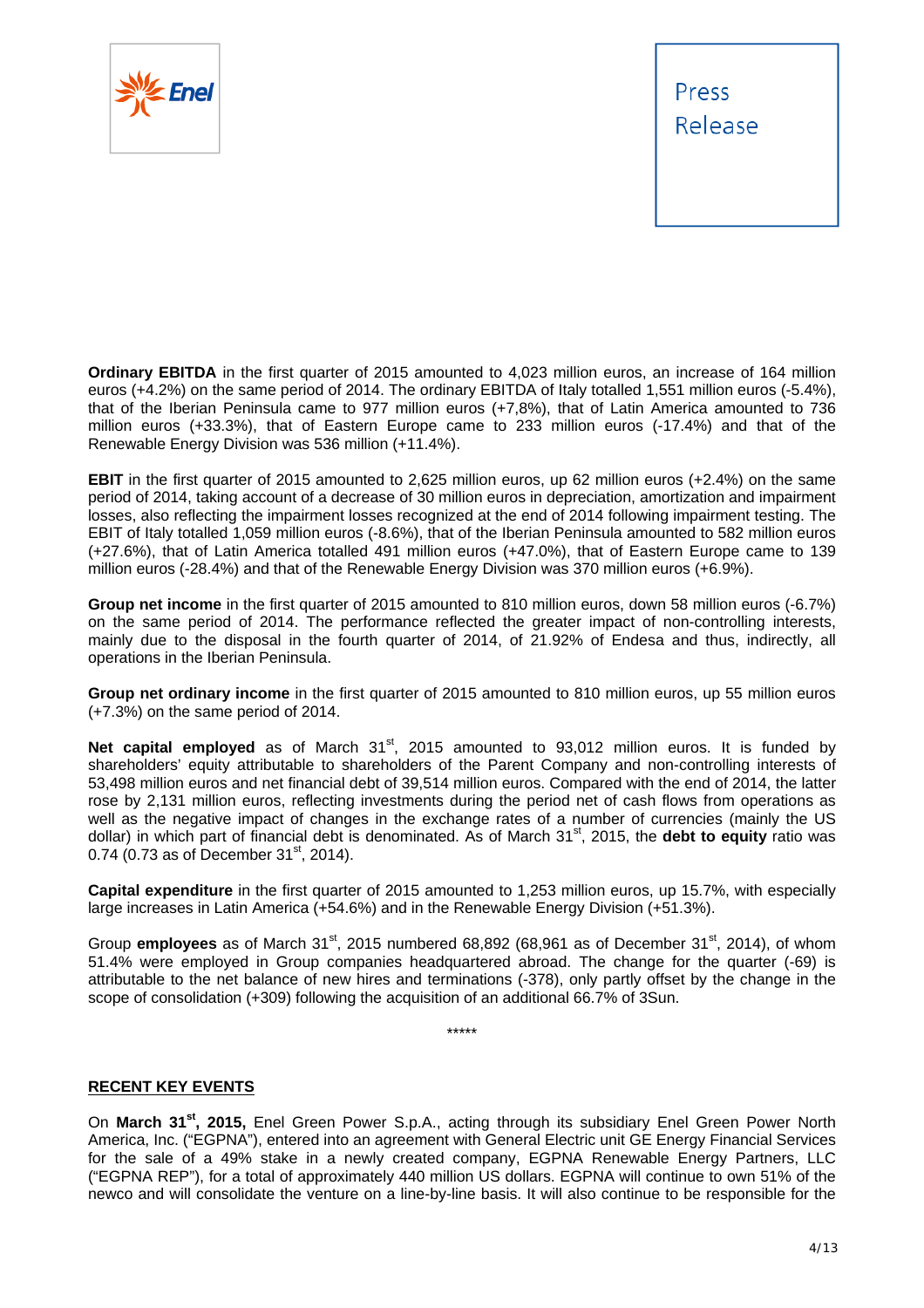

daily administration, operation and maintenance of EGPNA REP assets. EGPNA REP owns operational generation assets totalling 560 MW of capacity, with a mix of generation technologies including wind, geothermal, hydro and solar. It also owns a 200 MW wind plant now under construction. All of the assets are located in North America. Within the new company, in addition to its 49% stake, GE Energy Financial Services will also receive, for an initial period of three years, a right of first refusal to invest in operating assets developed out of EGPNA's project pipeline and other operating assets offered for sale by EGPNA.

On **April 1st, 2015**, Enel Green Power and Japan-based Marubeni Corporation signed a two-year Memorandum of Understanding ("MoU") to cooperate on evaluating potential business opportunities in renewable projects, mainly in the Asia-Pacific Region. Cooperation under the MoU will focus on geothermal, wind, solar and hydro projects mainly located in the Philippines, Thailand, India, Indonesia, Vietnam, Malaysia and Australia, as well as other areas that may be identified at a later stage. Only projects in the development phase will be considered, therefore excluding projects under construction or already in operation from the scope of the cooperation.

On **April 13th, 2015**, Enel Green Power was awarded the right to enter into power supply contracts with the South African utility Eskom for 425 MW of wind power in the fourth phase of the Renewable Energy Independent Power Producer Procurement Programme (REIPPPP) tender to supply energy from renewable resources, which is sponsored by the South African government. The three wind projects (Oyster Bay - 142 MW, Nxuba - 141 MW and Karusa - 142 MW) will be built in the Eastern Cape and Northern Cape Provinces, in areas with abundant wind. The Oyster Bay and Nxuba projects are expected to be completed and enter service in 2017, while Karusa is expected to be completed in 2018. Once operational, the three facilities, which will involve an investment of about 500 million euros, will be able to generate about 1,560 GWh per year.

On April 15<sup>th</sup>, 2015, the agreement of November 7<sup>th</sup>, 2014 for the sale to SEL – Società Elettrica Altoatesina SpA of the 40% interest held by subsidiary Enel Produzione SpA in SE Hydropower Srl was completed at a price of 345 million euros.

On **April 22nd**, **2015,** the Board of Directors of Enel examined and agreed upon the possibility that the boards of directors of Enersis S.A. ("Enersis") and its subsidiaries Empresa Nacional de Electricidad S.A. ("Endesa Chile") and Chilectra S.A. ("Chilectra") could begin assessing a corporate reorganization to separate power generation and distribution activities in Chile from those in the other Latin American countries. The reorganization is aimed at eliminating a number of duplications and overlaps created by the current complex corporate structure of the companies that report to Enersis in Latin America and would foster value creation for all of the shareholders of the companies involved, all while preserving the benefits of belonging to the Enel Group. On **April 29th**, **2015**, Enel announced to financial markets that the Boards of Directors of Enersis, Endesa Chile and Chilectra had begun an assessment of the corporate reorganisation. More specifically, the proposed reorganisation envisages (i) the split of Enersis, Endesa Chile and Chilectra in order to separate the power generation and distribution activities in Chile from those in the other Latin American countries and (ii) the possible subsequent merger of the companies that, following the above splits, will hold equity investments in the other Latin American countries. These transactions should not require any new cash contributions from the shareholders of the companies involved, who would acquire a stake in the new entities produced by the reorganisation proportionate to their holdings prior to the operation. The companies formed in the reorganisation would all be headquartered in Chile and their shares would be listed on the same markets on which the Enersis companies are currently traded. The Boards of Directors of Enersis, Endesa Chile and Chilectra have ordered their respective corporate units to assess the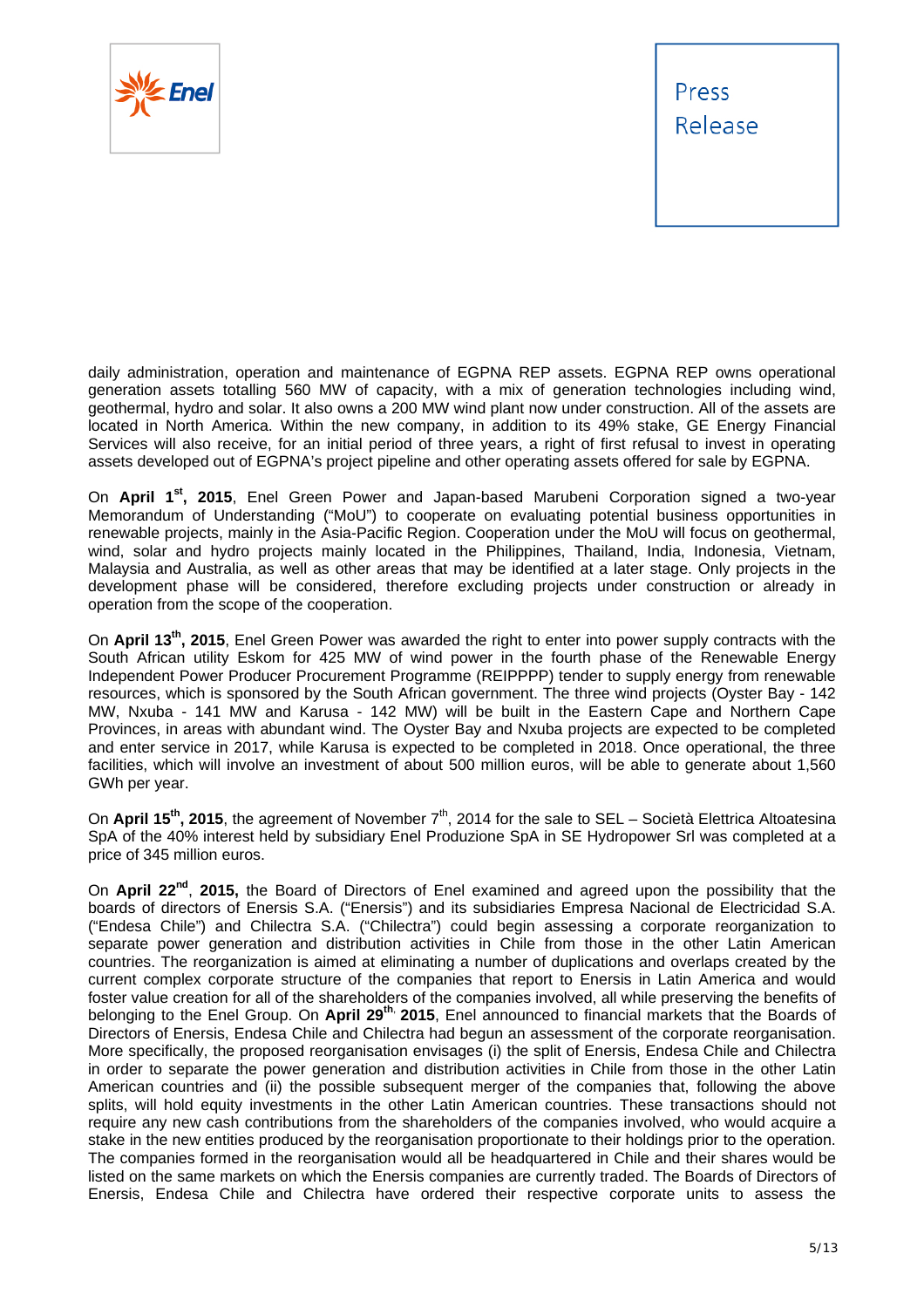



reorganisation from the standpoint of the interests of the companies involved, their shareholders and all other stakeholders, with particular regard to safeguarding the minority shareholders in the companies involved. If the reorganisation now under consideration is approved by the Boards of Directors of Enersis, Endesa Chile and Chilectra, it will be subject to approval of their respective shareholders' meetings.

On **May 5th**, **2015**, Standard & Poor's announced that it had revised its outlook for Enel to positive from stable. The rating agency noted that the positive outlook reflected the exceptional resilience the Group has shown in the adverse economic and regulatory climate in the key mature markets in which it operates (Italy and Spain). In particular, the agency found that Enel's credit metrics could improve over the reference period (2015-2017) thanks to the actions envisaged in the strategic plan, including the asset disposal strategy, the rationalization of operating expenses, the flexibility of investments and the optimization of debt and cash flow management.

In response to the Strategic Plan and the improvement in the macroeconomic climate, Moody's also announced that it had revised its outlook for Enel to stable from negative.

\*\*\*\*\*

#### **OUTLOOK**

The Enel Group has already initiated the action plans designed to ensure achievement of the targets set out in the Strategic Plan announced to the financial markets. Consistent with its industrial strategy, the Group's efforts are aimed at achieving high levels of operating efficiency, re-launching industrial growth and actively managing the Group's portfolio in order to create value.

In this context, the programmes undertaken by the Global Business Lines to optimize costs and manage assets efficiently have already produced results in the early months of the year that are in line with the trend forecast for all of 2015.

With regard to industrial growth, to which the Enel Group is again devoting major investment programmes in high potential markets and businesses in 2015, especially in renewable energy and new smart distribution grids, performance has met expectations in terms of additional installed capacity and the expansion of Enel's customer base in both Latin America and Europe.

The active management of Enel's portfolio envisages the disposal of non-strategic assets, enabling the reinvestment of the proceeds with a view to creating value and rationalizing the corporate structure. A number of the asset disposal programmes provided for in the Strategic Plan are already under way and the corporate reorganization of the Group's operations in Latin America has begun in order to simplify governance arrangements and promote the creation of value for all the shareholders of the companies involved.

In a macroeconomic climate displaying significant signs of an upturn in the growth of electricity demand in the mature European markets and the continuing rapid pace of growth in the emerging economies, the Enel Group can leverage on its diversified asset portfolio and on the new streamlined, business-focused organizational structure to fully exploit opportunities for value creation, with a consequent beneficial impact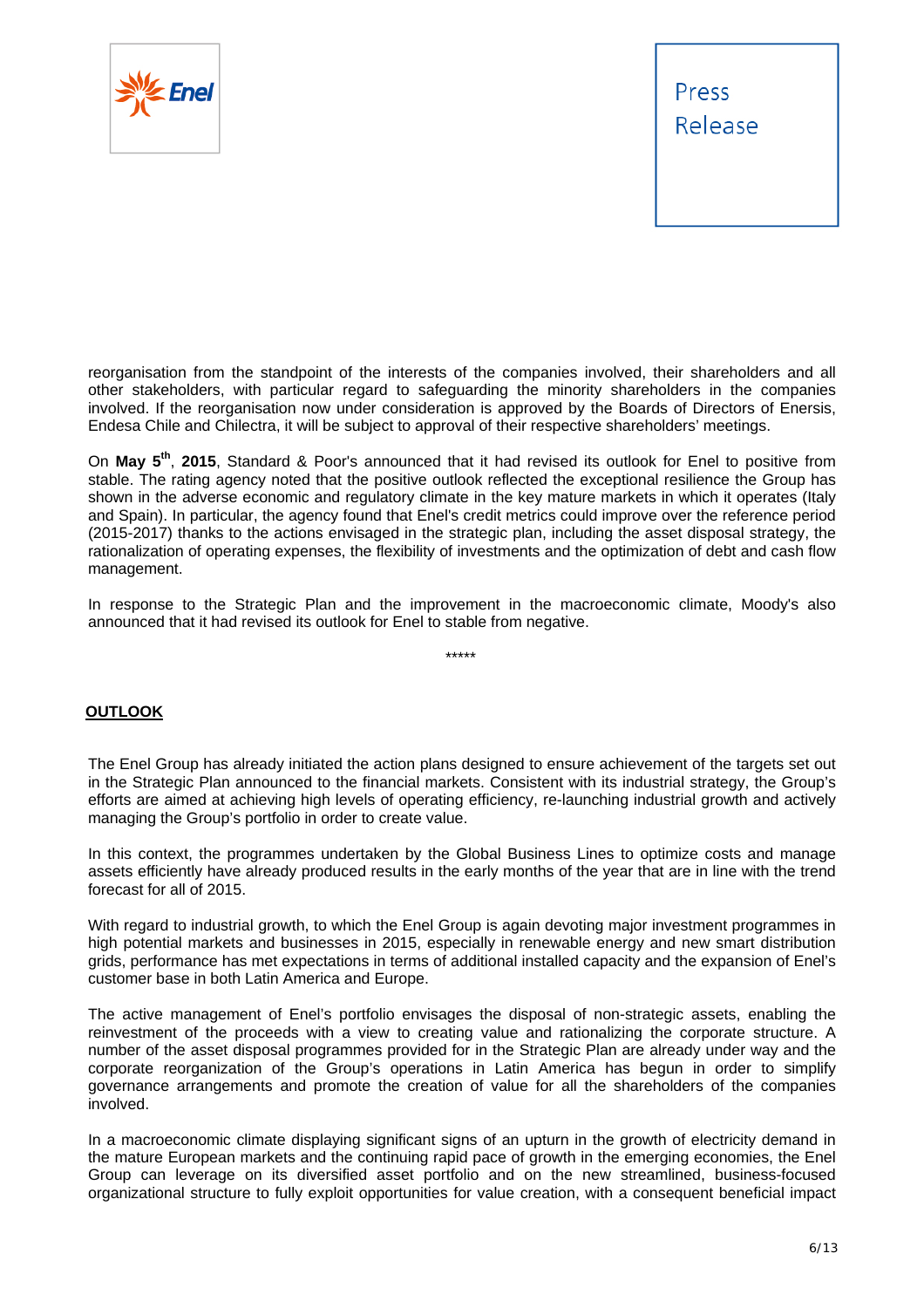

on performance. In addition, the positive contribution of the extraordinary corporate operations under way and the improvement in the cash flow generated by operations is expected to enable the Group to finance investment in development and the new dividend policy.

\*\*\*\*\*

At 9:30 a.m. CET today, May 8<sup>th</sup>, 2015, a conference call will be held to present the results for the first *quarter of 2015 to financial analysts and institutional investors. Journalists are also invited to listen in on the call. Documentation relating to the conference call will be available on Enel's website (www.enel.com) in the Investor section from the beginning of the conference call.* 

*Tables presenting the results of the individual business areas (which do not take account of intersegment eliminations) are attached below, as are the condensed income statement, the statement of comprehensive income, the condensed balance sheet and the condensed cash flow statement for the Enel Group. A descriptive summary of the alternative performance indicators is also attached.* 

*The officer responsible for the preparation of the corporate financial reports, Alberto De Paoli, declares, pursuant to Article 154-bis, paragraph 2, of the Consolidated Law on Financial Intermediation, that the accounting information contained in this press release corresponds with that contained in the accounting documentation, books and records.* 

\*\*\*\*\*

#### **Results of the business areas**

The representation of performance by business area is based on the approach used by management in monitoring Group performance for the two quarters.

#### **Italy**

#### **Results** (millions of euros):

|                        | Q1<br>2015 | Q1<br>2014 | Change   |
|------------------------|------------|------------|----------|
| Revenues               | 10,357     | 9,116      | $+13.6%$ |
| <b>EBITDA</b>          | 1,551      | 1,689      | $-8.2%$  |
| <b>Ordinary EBITDA</b> | 1,551      | 1,639      | $-5.4%$  |
| <b>EBIT</b>            | 1,059      | 1,159      | $-8.6%$  |
| Capex                  | 257        | 231        | $+11.3%$ |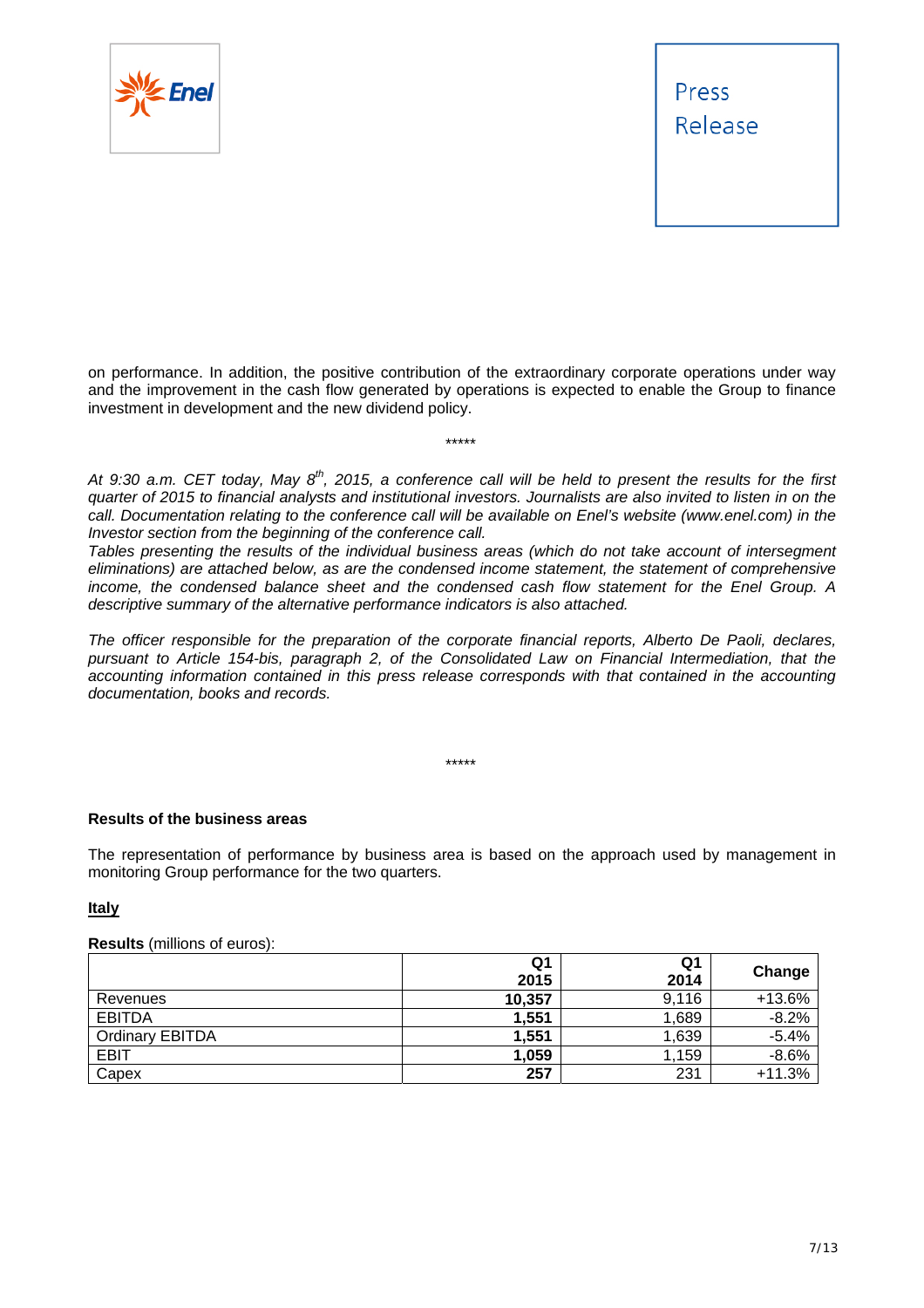

#### **Iberian Peninsula**

**Results** (millions of euros):

|                               | Q1<br>2015 | Q1<br>2014 | Change   |
|-------------------------------|------------|------------|----------|
| Revenues                      | 5,358      | 5,166      | $+3.7%$  |
| <b>EBITDA/Ordinary EBITDA</b> | 977        | 906        | $+7.8%$  |
| <b>EBIT</b>                   | 582        | 456        | $+27.6%$ |
| Capex                         | 154        | 126        | $+22.2%$ |

#### **Latin America**

**Results** (millions of euros):

|                               | Q1    | Q1    | Change   |
|-------------------------------|-------|-------|----------|
|                               | 2015  | 2014  |          |
| Revenues                      | 2,670 | 2,085 | $+28.1%$ |
| <b>EBITDA/Ordinary EBITDA</b> | 736   | 552   | $+33.3%$ |
| EBIT                          | 491   | 334   | +47.0%   |
| Capex                         | 320   | 207   | +54.6%   |

#### **Eastern Europe**

#### **Results** (millions of euros):

|                               | Q1<br>2015 | Q1<br>2014 | Change   |
|-------------------------------|------------|------------|----------|
| Revenues                      | 1,239      | 1,373      | $-9.8%$  |
| <b>EBITDA/Ordinary EBITDA</b> | 233        | 282        | $-17.4%$ |
| <b>EBIT</b>                   | 139        | 194        | $-28.4%$ |
| Capex                         | 36         | 203        | $-82.3%$ |

#### **Renewable Energy**

#### **Results** (millions of euros):

|                               | Q1<br>2015 | Q1<br>2014 | Change   |
|-------------------------------|------------|------------|----------|
| Revenues                      | 812        | 702        | $+15.7%$ |
| <b>EBITDA/Ordinary EBITDA</b> | 536        | 481        | $+11.4%$ |
| <b>EBIT</b>                   | 370        | 346        | $+6.9%$  |
| Capex                         | 475        | 314        | $+51.3%$ |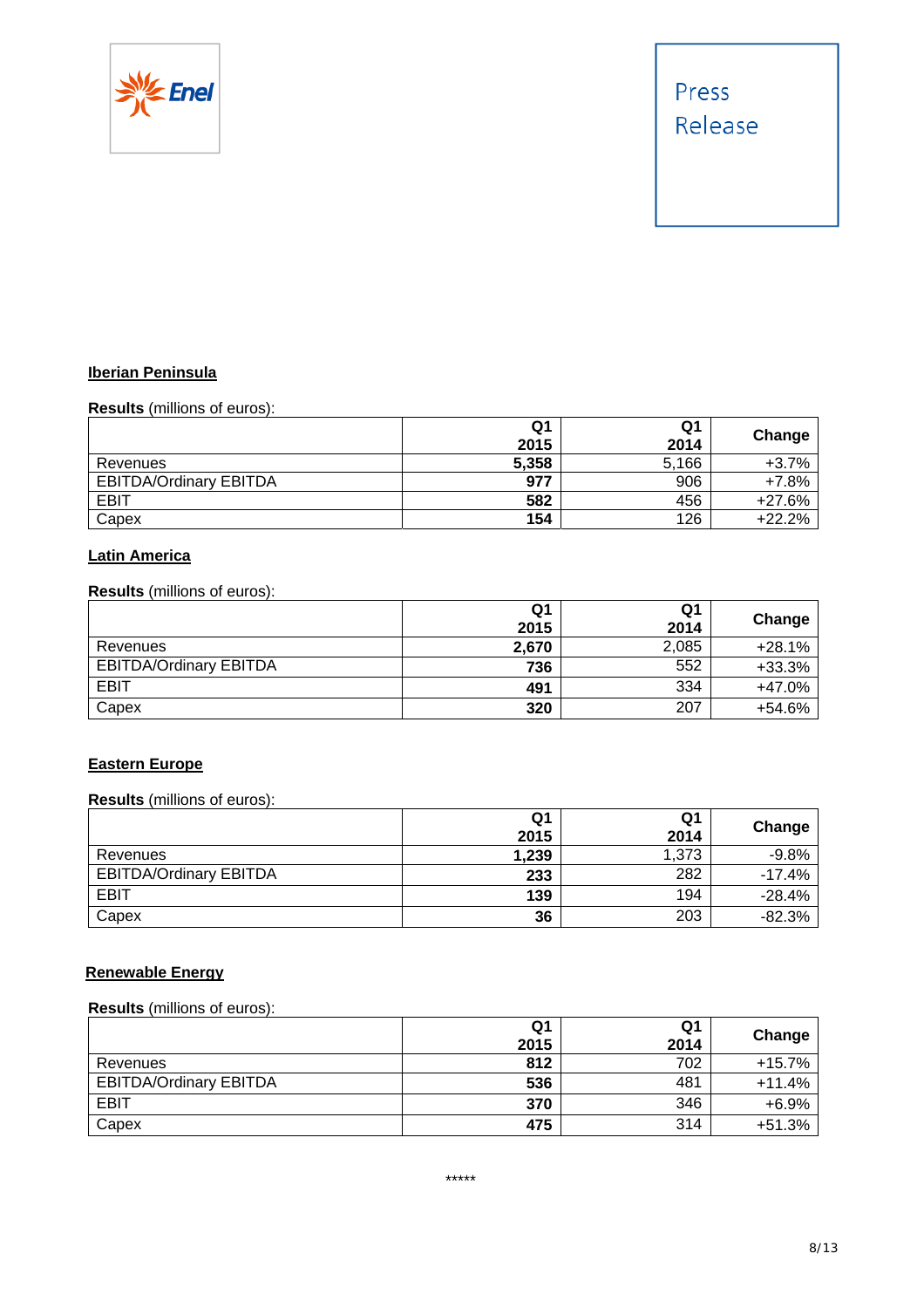

#### **ALTERNATIVE PERFORMANCE INDICATORS**

The following section describes a number of alternative performance indicators, not envisaged under the IFRS-EU accounting standards, which are used in this press release in order to facilitate the assessment of the Group's performance and financial position.

- **EBITDA:** an indicator of Enel's operating performance, calculated as "EBIT" (operating income) plus "Depreciation, amortization and impairment losses";
- **Ordinary EBITDA** is an operational performance indicator that does not take account of nonrecurring transactions. It is calculated as "EBITDA" attributable to ordinary operations;
- **Net financial debt**: an indicator of Enel's financial structure, determined by "Long-term borrowings" and "Short-term borrowings and the current portion of long-term borrowings " less "Cash and cash equivalents" and the current and non-current financial assets (financial receivables and securities other than equity investments) included in "Other current assets" and "Other non-current assets";
- **Net capital employed**: calculated as the sum of "Current assets", "Non-current assets" and "Net assets held for sale", net of "Current liabilities" and "Non-current liabilities", excluding the items considered in the definition of net financial debt;
- **Group net ordinary income:** defined as that part of "Group net income" derived from ordinary business operations.

All Enel press releases now have smartphone and tablet versions. Download Enel Mobile App from Google Play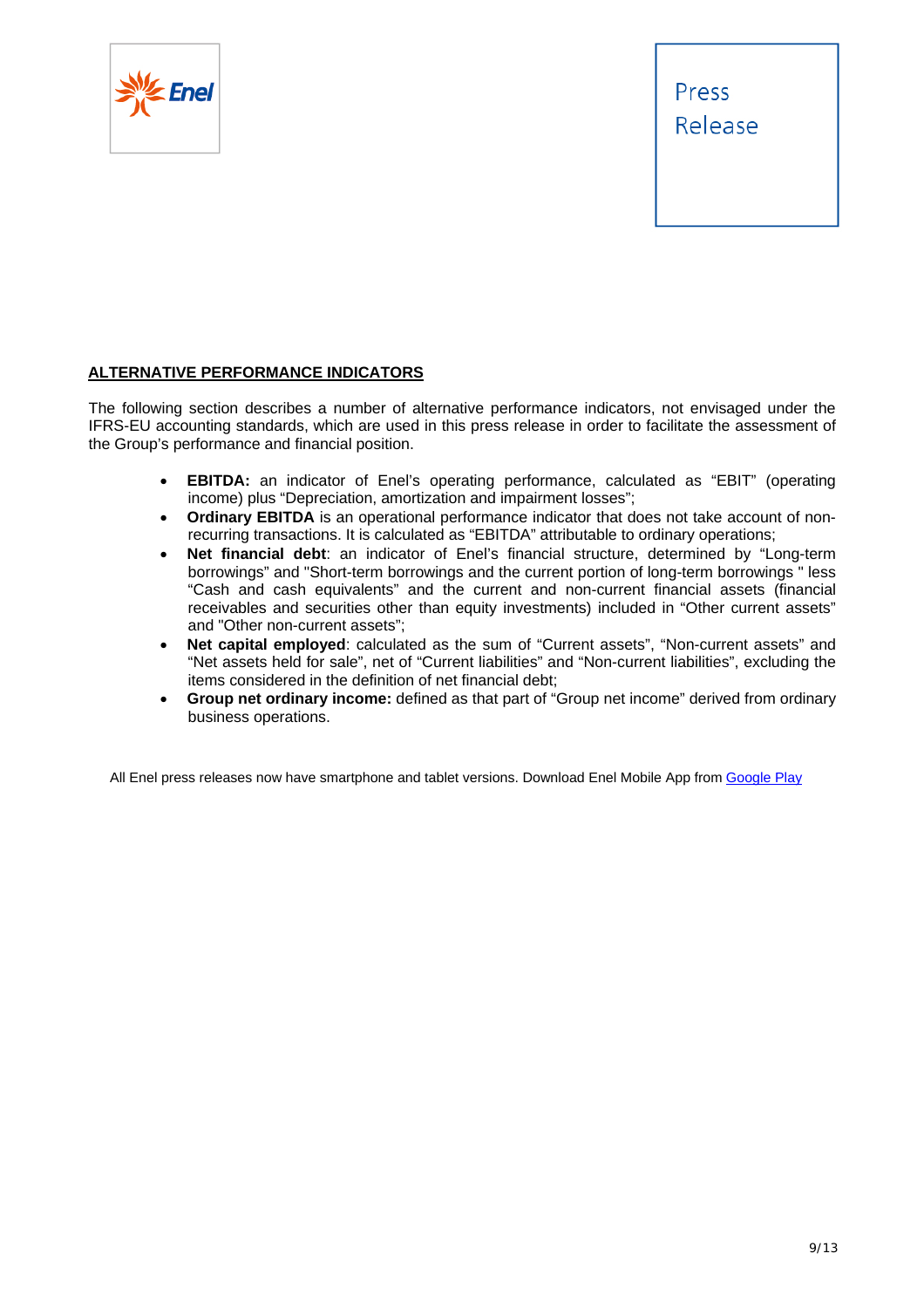

### **Condensed Consolidated Income Statement**

| Millions of euro                                                                                   |        | 1st Quarter      |
|----------------------------------------------------------------------------------------------------|--------|------------------|
|                                                                                                    | 2015   | 2014<br>restated |
| <b>Total revenues</b>                                                                              | 19.970 | 18,182           |
| <b>Total costs</b>                                                                                 | 17,427 | 15,664           |
| Net income/(expense) from commodity contracts measured at fair value                               | 82     | 45               |
| <b>Operating income</b>                                                                            | 2,625  | 2,563            |
| Financial income                                                                                   | 1,946  | 676              |
| Financial expense                                                                                  | 2,713  | 1,477            |
| Total financial income/(expense)                                                                   | (767)  | (801)            |
| Share of gains/(losses) on investments accounted for using the<br>equity method                    | 24     | 4                |
| Income before taxes                                                                                | 1,882  | 1,766            |
| Income taxes                                                                                       | 703    | 654              |
| Income from continuing operations                                                                  | 1,179  | 1,112            |
| Net income from discontinued operations                                                            |        |                  |
| Net income for the period (shareholders of the Parent Company and<br>non-controlling interests)    | 1,179  | 1,112            |
| Attributable to shareholders of the Parent Company                                                 | 810    | 868              |
| Attributable to non-controlling interests                                                          | 369    | 244              |
| Net earnings attributable to shareholders of the Parent Company per<br>share (euro) <sup>(1)</sup> | 0.09   | 0.09             |

(1) Diluted earnings per share are equal to basic earnings per share.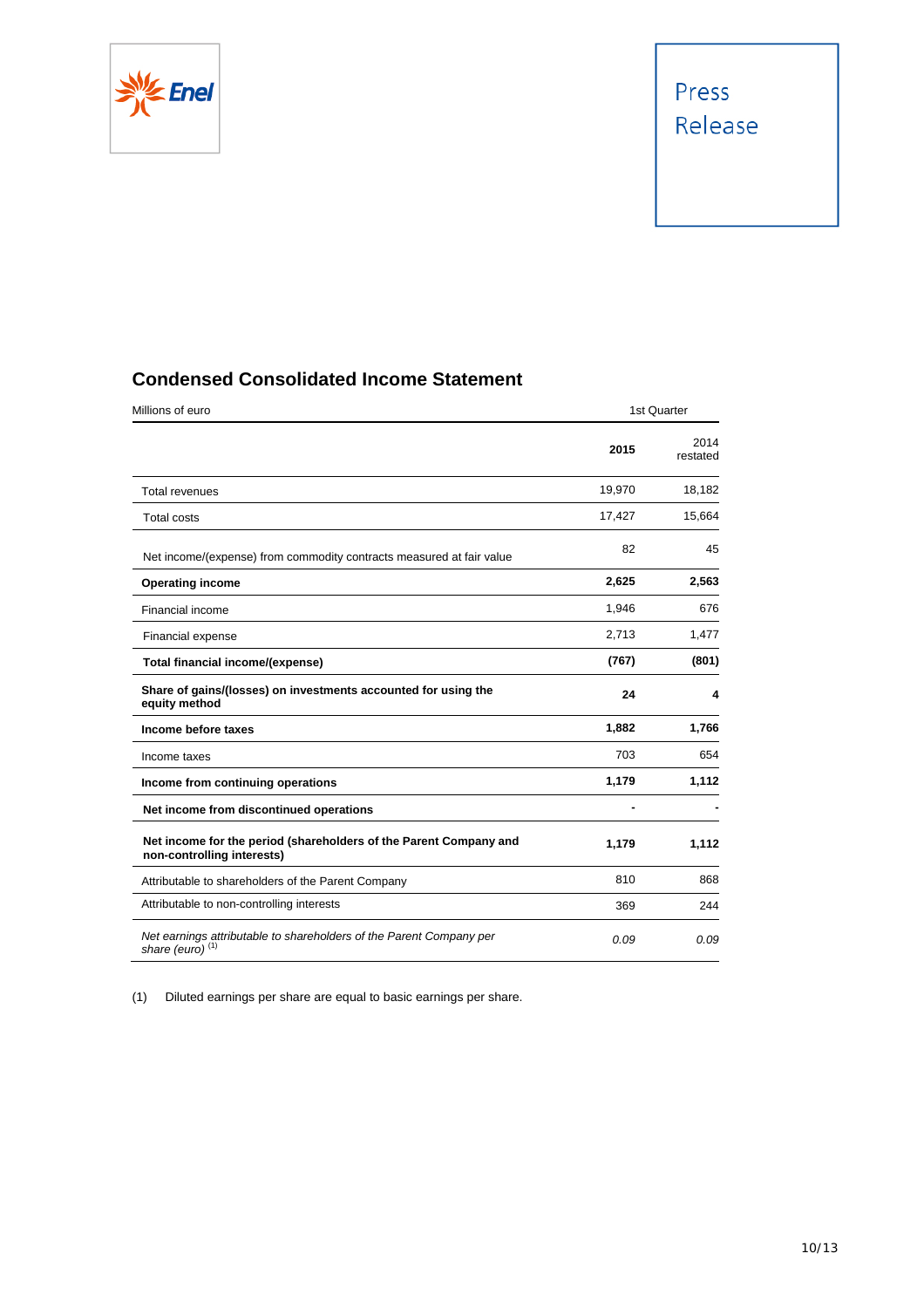

## **Statement of Consolidated Comprehensive Income**

| Millions of euro                                                               | 1st Quarter |                           |  |
|--------------------------------------------------------------------------------|-------------|---------------------------|--|
|                                                                                |             | <b>2015</b> 2014 restated |  |
| Net income for the period                                                      | 1,179       | 1,112                     |  |
| Other comprehensive income recyclable to profit or loss:                       |             |                           |  |
| Effective portion of change in the fair value of cash flow hedges              | (179)       | (84)                      |  |
| Income recognized in equity by companies accounted for using the equity method | (6)         | (7)                       |  |
| Change in the fair value of financial investments available for sale           | 39          | 12                        |  |
| Change in translation reserve                                                  | 1,095       | (413)                     |  |
| Income/(Loss) recognized directly in equity                                    | 949         | (492)                     |  |
| Comprehensive income for the period                                            | 2,128       | 620                       |  |
| Attributable to:                                                               |             |                           |  |
| - shareholders of the Parent Company                                           | 1,204       | 584                       |  |
| - non-controlling interests                                                    | 924         | 36                        |  |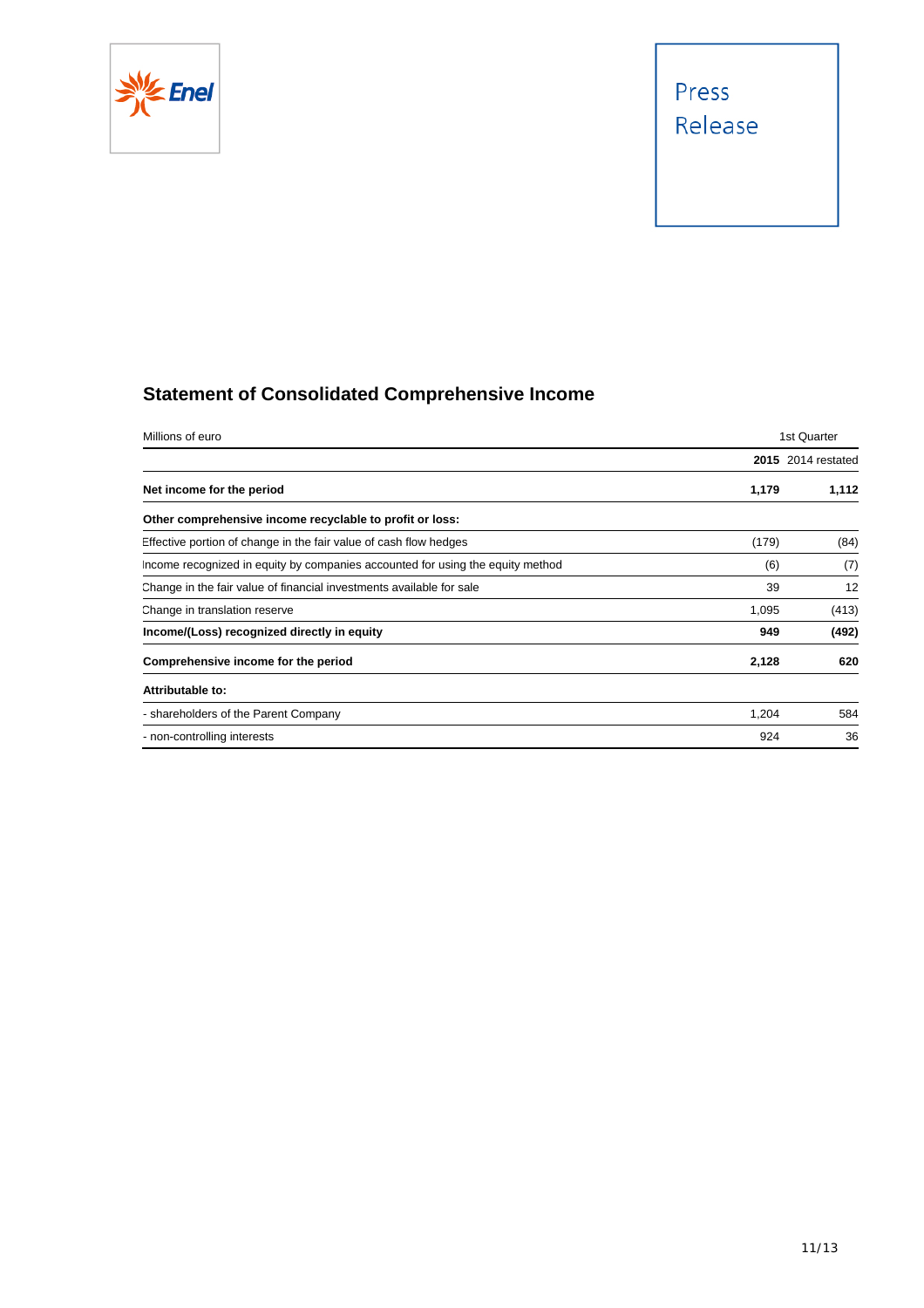

### **Condensed Consolidated Balance Sheet**

Millions of euro

|                                                                 | at Mar, 31,<br>2015 | at Dec, 31, 2014 |
|-----------------------------------------------------------------|---------------------|------------------|
| <b>ASSETS</b>                                                   |                     |                  |
| <b>Non-current assets</b>                                       |                     |                  |
| - Property, plant and equipment and intangible assets           | 91,868              | 89,844           |
| - Goodwill                                                      | 14,080              | 14,027           |
| - Equity investments accounted for using the equity method      | 879                 | 872              |
| - Other non-current assets (1)                                  | 14,125              | 12,932           |
| Total                                                           | 120,952             | 117,675          |
| <b>Current assets</b>                                           |                     |                  |
| - Inventories                                                   | 3,192               | 3,334            |
| - Trade receivables                                             | 13,668              | 12,022           |
| - Cash and cash equivalents                                     | 10,349              | 13,088           |
| - Other current assets (2)                                      | 14,574              | 13,737           |
| Total                                                           | 41,783              | 42,181           |
| Assets held for sale                                            | 6,830               | 6,778            |
| <b>TOTAL ASSETS</b>                                             | 169,565             | 166,634          |
| <b>LIABILITIES AND SHAREHOLDERS' EQUITY</b>                     |                     |                  |
| - Equity attributable to the shareholders of the Parent Company | 32,723              | 31,506           |
| - Equity attributable to non-controlling interests              | 20,775              | 19,639           |
| <b>Total shareholders'equity</b>                                | 53,498              | 51,145           |
| <b>Non-current liabilities</b>                                  |                     |                  |
| - Long-term loans                                               | 46,879              | 48,655           |
| - Provisions and deferred tax liabilities                       | 17,346              | 16,958           |
| - Other non-current liabilities                                 | 3,989               | 3,905            |
| Total                                                           | 68,214              | 69,518           |
| <b>Current liabilities</b>                                      |                     |                  |
| - Short-term loans and current portion of long-term loans       | 8,763               | 8,377            |
| - Trade payables                                                | 12,420              | 13,419           |
| - Other current liabilities                                     | 21,201              | 18,885           |
| <b>Total</b>                                                    | 42,384              | 40,681           |
| Liabilities held for sale                                       | 5,469               | 5,290            |
| <b>TOTAL LIABILITIES</b>                                        | 116,067             | 115,489          |
| TOTAL LIABILITIES AND SHAREHOLDERS' EQUITY                      | 169.565             | 166,634          |

(1) Of which long-term financial receivables and other securities at March 31, 2015 for €2,513 million (€2,522 million at December 31, 2014) and €180 million (€179 million at December 31, 2014), respectively.<br>
(2) Of whi